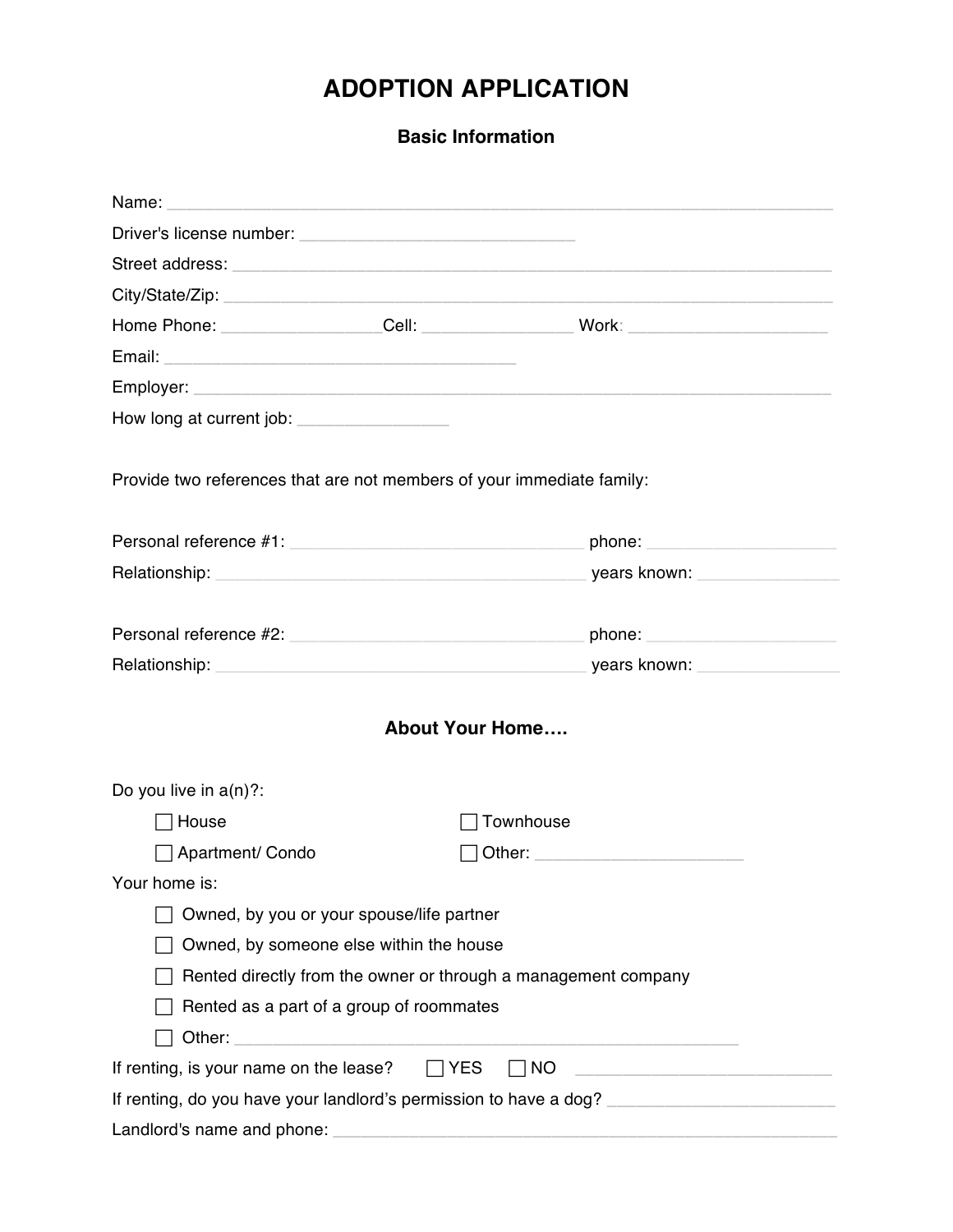| Who shares your household?                                       |                                                                                                                                                                                                                                |
|------------------------------------------------------------------|--------------------------------------------------------------------------------------------------------------------------------------------------------------------------------------------------------------------------------|
| Spouse/Life Partner                                              | Roommate(s) $#$                                                                                                                                                                                                                |
| Boyfriend/Girlfriend                                             | Other: New York Products and Contract Contract of the Contract Oriental Contract Oriental Contract Oriental Co                                                                                                                 |
| Are there children in the home? $\Box$ YES                       | $\sqcap$ NO                                                                                                                                                                                                                    |
|                                                                  |                                                                                                                                                                                                                                |
|                                                                  | At what age do you feel children are responsible enough to take care of a pet without                                                                                                                                          |
|                                                                  |                                                                                                                                                                                                                                |
| <u>Initial: ___________</u>                                      | If your present relationship/living situation were to change and you were no longer able to care<br>for the dog, a new application must be submitted and approved in order to transfer ownership.                              |
| Do you plan to move soon?                                        |                                                                                                                                                                                                                                |
|                                                                  | Does anyone in your household have an allergy to dogs that you are aware of?                                                                                                                                                   |
| $\Box$ YES<br>$\Box$ NO                                          |                                                                                                                                                                                                                                |
|                                                                  | Is someone home during the day? $\Box$ YES $\Box$ NO Who? ___________________________                                                                                                                                          |
|                                                                  | How many hours will your dog be alone each day? ________________________________                                                                                                                                               |
| Where will your dog spend most of his/her day when you are home? |                                                                                                                                                                                                                                |
| indoors                                                          | garage                                                                                                                                                                                                                         |
| ∏yard                                                            | enclosed patio                                                                                                                                                                                                                 |
| ∣indoor/outdoor                                                  | other: when the contract of the contract of the contract of the contract of the contract of the contract of the contract of the contract of the contract of the contract of the contract of the contract of the contract of th |
| additional info:                                                 |                                                                                                                                                                                                                                |
| Where will the dog stay when he/she is home alone?               |                                                                                                                                                                                                                                |
| indoor/outdoor (doggy-door)                                      |                                                                                                                                                                                                                                |
| inside only (specify):                                           |                                                                                                                                                                                                                                |
|                                                                  | $\Box$ run of the house $\Box$ crate $\Box$ specific room(s): _______                                                                                                                                                          |
| outside only (specify):                                          |                                                                                                                                                                                                                                |
|                                                                  | $\Box$ yard $\Box$ garage $\Box$ enclosed patio $\Box$ other: $\Box$                                                                                                                                                           |
| additional info:                                                 | <u> 1980 - Jan James James Barnett, fransk politik (d. 1980)</u>                                                                                                                                                               |
|                                                                  | When will the dog be inside?                                                                                                                                                                                                   |
|                                                                  |                                                                                                                                                                                                                                |
| Where will the dog sleep at night?                               |                                                                                                                                                                                                                                |
| indoor/outdoor (doggy-door)                                      |                                                                                                                                                                                                                                |
| inside only (specify):                                           |                                                                                                                                                                                                                                |
|                                                                  | $\Box$ run of the house $\Box$ crate $\Box$ specific room(s):                                                                                                                                                                  |
| outside only (specify):                                          |                                                                                                                                                                                                                                |
| yard                                                             | $\Box$ garage $\Box$ enclosed patio                                                                                                                                                                                            |
| $dog house$ other:                                               |                                                                                                                                                                                                                                |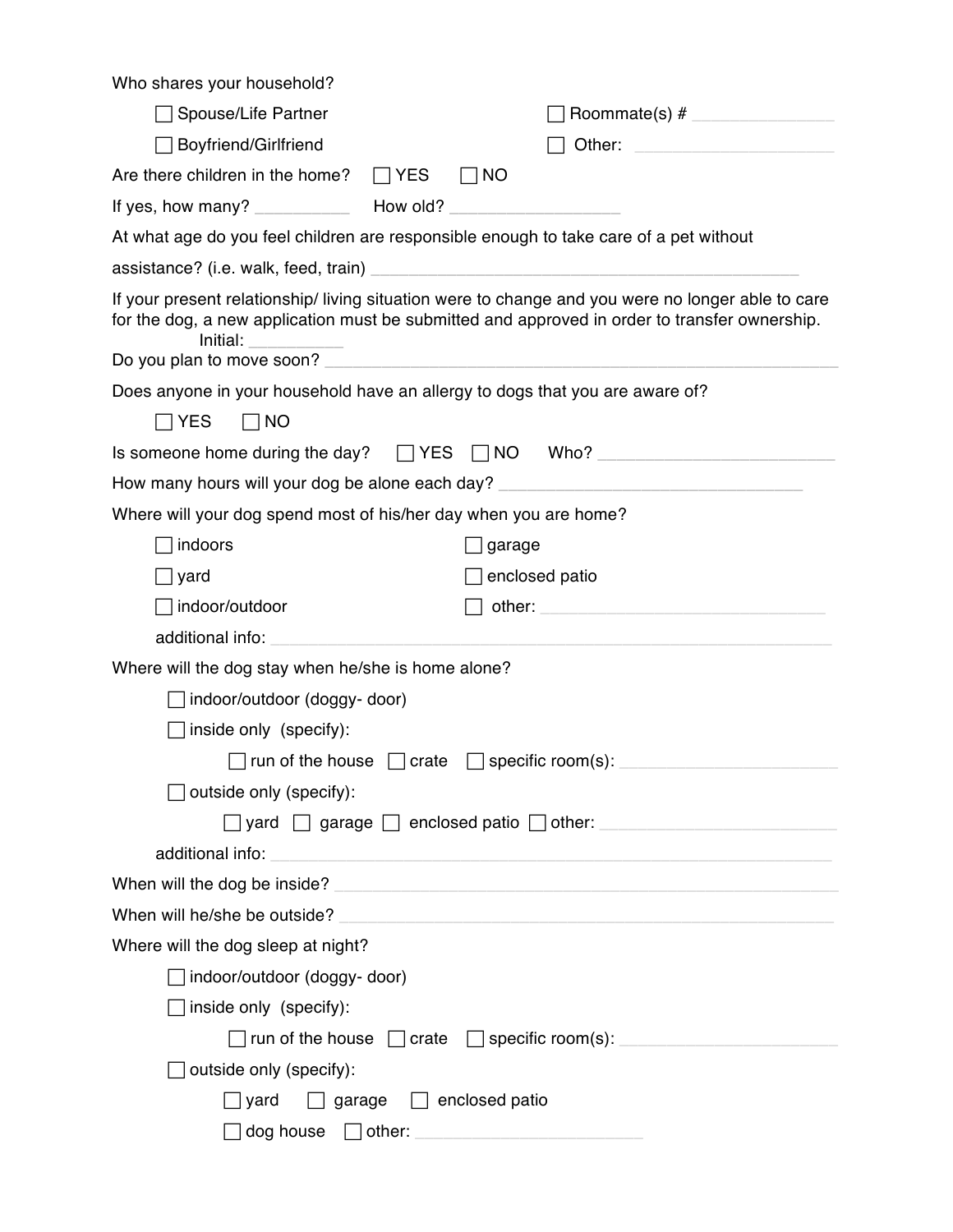## **And your yard…..**

| $\Box$ I do not have a yard at this time (skip to the next section)           |                                                                                  |  |  |
|-------------------------------------------------------------------------------|----------------------------------------------------------------------------------|--|--|
| What outside areas are available to the dog? (check all that apply)           |                                                                                  |  |  |
| front yard                                                                    | dog house                                                                        |  |  |
| back yard                                                                     | garage                                                                           |  |  |
| enclosed patio                                                                |                                                                                  |  |  |
| Do you have a doggie door?<br><b>YES</b><br>$\Box$ No                         |                                                                                  |  |  |
| Is your yard shared with neighbors?                                           | <b>YES</b><br>$\Box$ No                                                          |  |  |
| Is your yard fenced? $\Box$ YES $\Box$ NO                                     | What is the type of fence?                                                       |  |  |
| Fence height? ___________ Highest point __________ Lowest Point               |                                                                                  |  |  |
| Have you recently inspected your fences?                                      | $\Box$ YES<br><b>NO</b>                                                          |  |  |
| Are they in good condition with no holes or loose points? $\Box$ YES          | <b>NO</b>                                                                        |  |  |
| If your dog will have free access to a fenced yard, where is it located?      |                                                                                  |  |  |
| front yard<br>back yard                                                       | side yard                                                                        |  |  |
| Which of the following is used to secure your gate?                           |                                                                                  |  |  |
| latch<br>padlock                                                              |                                                                                  |  |  |
| keyed lock<br>other:                                                          |                                                                                  |  |  |
|                                                                               | we do not lock our gate for the following reason:                                |  |  |
| If your gate does not have a lock, are you willing to install one? $\Box$ YES | <b>NO</b>                                                                        |  |  |
| Who has access to your yard? (check all that apply)                           |                                                                                  |  |  |
| Gardner<br>Housekeeper                                                        |                                                                                  |  |  |
| Pool man<br>Delivery                                                          |                                                                                  |  |  |
| <b>Utility</b><br>Neighbor                                                    |                                                                                  |  |  |
| $\Box$ Other:<br>Postal worker                                                |                                                                                  |  |  |
| If yes, where is the dog kept while they are working?                         |                                                                                  |  |  |
| Do you trust your workers not to let the dog get out?                         | <b>NO</b><br>$\Box$ YES                                                          |  |  |
|                                                                               | Your Experience with Dogs                                                        |  |  |
| How would you describe your dog owning experience?                            |                                                                                  |  |  |
| I have had dogs of my own as an adult                                         |                                                                                  |  |  |
|                                                                               | I grew up with dogs or have worked with them but have not had my own as an adult |  |  |
| I have never had one or have limited experience with dogs                     |                                                                                  |  |  |
| Other:                                                                        |                                                                                  |  |  |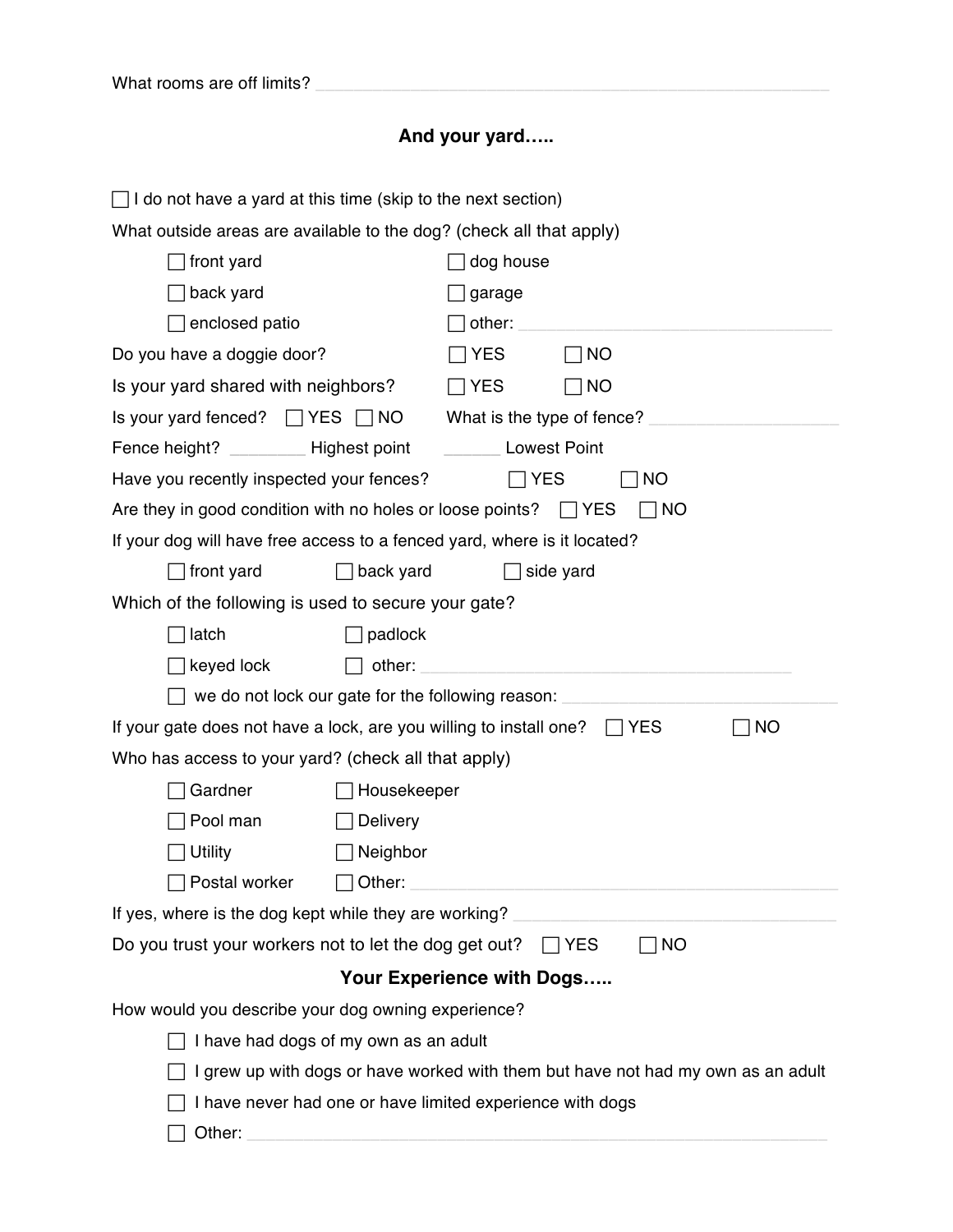| Have you owned a pit bull/ bully breed before? $\Box$ YES                                                                                                                    |              |                          |                                         | <b>NO</b>                                           |                                                                                               |  |
|------------------------------------------------------------------------------------------------------------------------------------------------------------------------------|--------------|--------------------------|-----------------------------------------|-----------------------------------------------------|-----------------------------------------------------------------------------------------------|--|
| If no, what is your experience with them?                                                                                                                                    |              |                          |                                         |                                                     |                                                                                               |  |
|                                                                                                                                                                              |              |                          |                                         |                                                     |                                                                                               |  |
| Are you aware of the dog-aggression issues that may be present in this breed?<br>$\sqcap$ YES<br>How are you prepared to address this should it arise? Please be specific: _ | $\Box$ NO    |                          |                                         |                                                     |                                                                                               |  |
|                                                                                                                                                                              |              |                          |                                         |                                                     | How many dogs have you owned in the past 5 years? ______________________________              |  |
|                                                                                                                                                                              |              |                          |                                         |                                                     |                                                                                               |  |
| Do you currently have pets? $\Box$ YES                                                                                                                                       |              |                          | $\Box$ NO                               |                                                     | If yes, please complete the following:                                                        |  |
| <b>Type</b>                                                                                                                                                                  | <b>Breed</b> | Gender                   | Age                                     | Spay/Neutered?                                      | If not, why?                                                                                  |  |
| How do you feel your current pets will adjust to a new dog in the house?                                                                                                     |              |                          |                                         |                                                     | Have you had experience with behavioral or medical issues with your previous or current pets? |  |
| If yes, please describe:<br>If there are children in the household, please describe their experience with dogs:                                                              |              |                          |                                         | <u> 1980 - Johann Barbara, martxa alemaniar arg</u> |                                                                                               |  |
|                                                                                                                                                                              |              |                          | About this dog                          |                                                     |                                                                                               |  |
| Why do you want to adopt a rescued pit bull/bully breed? _______________________                                                                                             |              |                          |                                         |                                                     |                                                                                               |  |
| Share your reasons for wanting a dog? (check all that apply)                                                                                                                 |              |                          |                                         |                                                     |                                                                                               |  |
| family pet                                                                                                                                                                   |              |                          | gift for someone else                   | $\Box$ protection/guard dog                         |                                                                                               |  |
| companion                                                                                                                                                                    |              | $\Box$ child's companion |                                         |                                                     | companion for another pet                                                                     |  |
| Other:                                                                                                                                                                       |              |                          | <u> 1980 - Johann Barbara, martin a</u> |                                                     |                                                                                               |  |
|                                                                                                                                                                              |              |                          |                                         |                                                     |                                                                                               |  |
|                                                                                                                                                                              |              |                          |                                         |                                                     | What type of training are you interested in doing with your pit bull?                         |  |
| Have you or would you be willing to enroll your current dog(s) in obedience classes?                                                                                         |              |                          |                                         |                                                     |                                                                                               |  |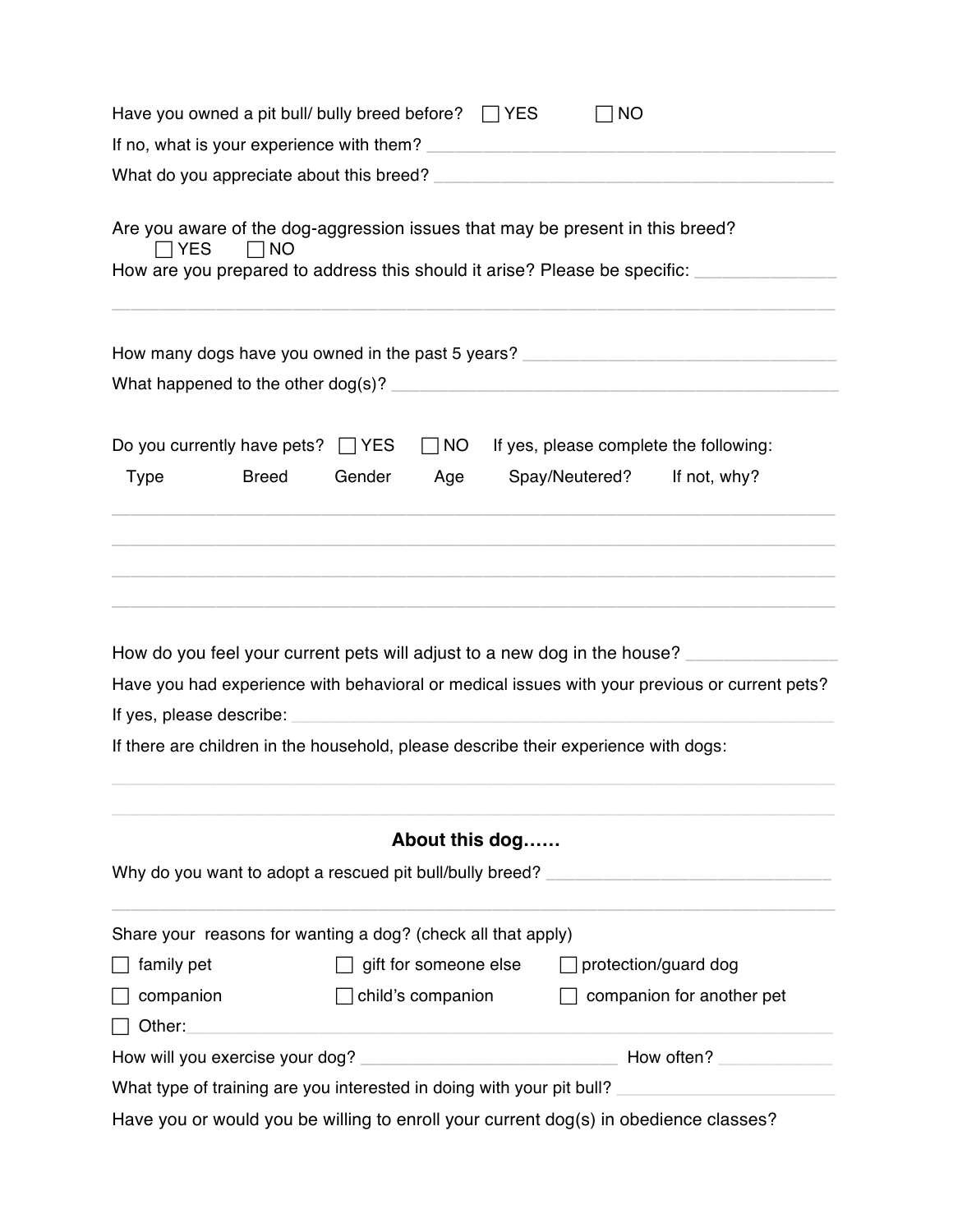| <b>YES</b>                                                                                          | ∏NO                  | $\Box$ only if I had problems |                                |                                                                                                              |
|-----------------------------------------------------------------------------------------------------|----------------------|-------------------------------|--------------------------------|--------------------------------------------------------------------------------------------------------------|
| How would you discipline your dog if he or she misbehaved/ chewed household items?                  |                      |                               |                                |                                                                                                              |
| What method do you intend to use to housetrain your dog? (check all that apply)                     |                      |                               |                                |                                                                                                              |
| Rub nose in offending spot                                                                          |                      | $\Box$                        | Take out every couple of hours |                                                                                                              |
| Crate training                                                                                      |                      | Consult professional          |                                |                                                                                                              |
| Other:                                                                                              |                      |                               |                                |                                                                                                              |
| If your pit bull develops behavioral problems, what will you do? __________________________________ |                      |                               |                                |                                                                                                              |
| In which of the following situations might you allow your dog off leash?                            |                      |                               |                                |                                                                                                              |
| public park                                                                                         | dog park             |                               | beach                          |                                                                                                              |
| hike                                                                                                |                      | neighborhood walk             |                                |                                                                                                              |
| back yard                                                                                           | front yard           |                               |                                |                                                                                                              |
|                                                                                                     |                      | <b>Additional information</b> |                                |                                                                                                              |
| If your dog got out/ was lost, what would you do?                                                   |                      |                               |                                |                                                                                                              |
| What food will you feed the dog? (Specify brand if known)                                           |                      |                               |                                |                                                                                                              |
| Dry                                                                                                 | Canned <b>Canned</b> |                               |                                | Other <b>Other Community Community Community Community Community Community Community Community Community</b> |
| Would you like food recommendations? □ Yes, please                                                  |                      |                               |                                |                                                                                                              |
| Pets are an investment of your time and money. Can you afford to provide medical care,              |                      |                               |                                |                                                                                                              |
| grooming, proper diet, shelter, and exercise for your new dog? $\Box$ YES                           |                      |                               |                                | <b>NO</b>                                                                                                    |
| Other concerns:                                                                                     |                      |                               |                                |                                                                                                              |
| Are you able to make a long-term commitment to care for your pet for its entire life span, which    |                      |                               |                                |                                                                                                              |
| could be as long as 15 years or more? $\Box$ YES                                                    |                      |                               | <b>NO</b>                      |                                                                                                              |
| Other concerns:                                                                                     |                      |                               |                                |                                                                                                              |
|                                                                                                     |                      |                               |                                |                                                                                                              |
|                                                                                                     |                      |                               |                                |                                                                                                              |
| If you do not currently have a vet, would you like a referral?                                      |                      |                               | $\Box$ Yes, please             |                                                                                                              |
| If you move, what will you do with your dog?                                                        |                      |                               |                                |                                                                                                              |
| Which of the following reasons might force you to give up your dog? (Check all that apply):         |                      |                               |                                |                                                                                                              |
| excessive barking/ neighbor complaints $\Box$ aggressive on leash                                   |                      |                               |                                | destructive chewing                                                                                          |
| biting/aggression                                                                                   | digging              | $\Box$ divorce/separation     |                                | allergies                                                                                                    |
| shedding/ dirty                                                                                     | not trainable        | poor watchdog                 |                                | moving/relocating                                                                                            |
| house-training problems                                                                             |                      | financial problems            |                                | growling/nipping at guests                                                                                   |